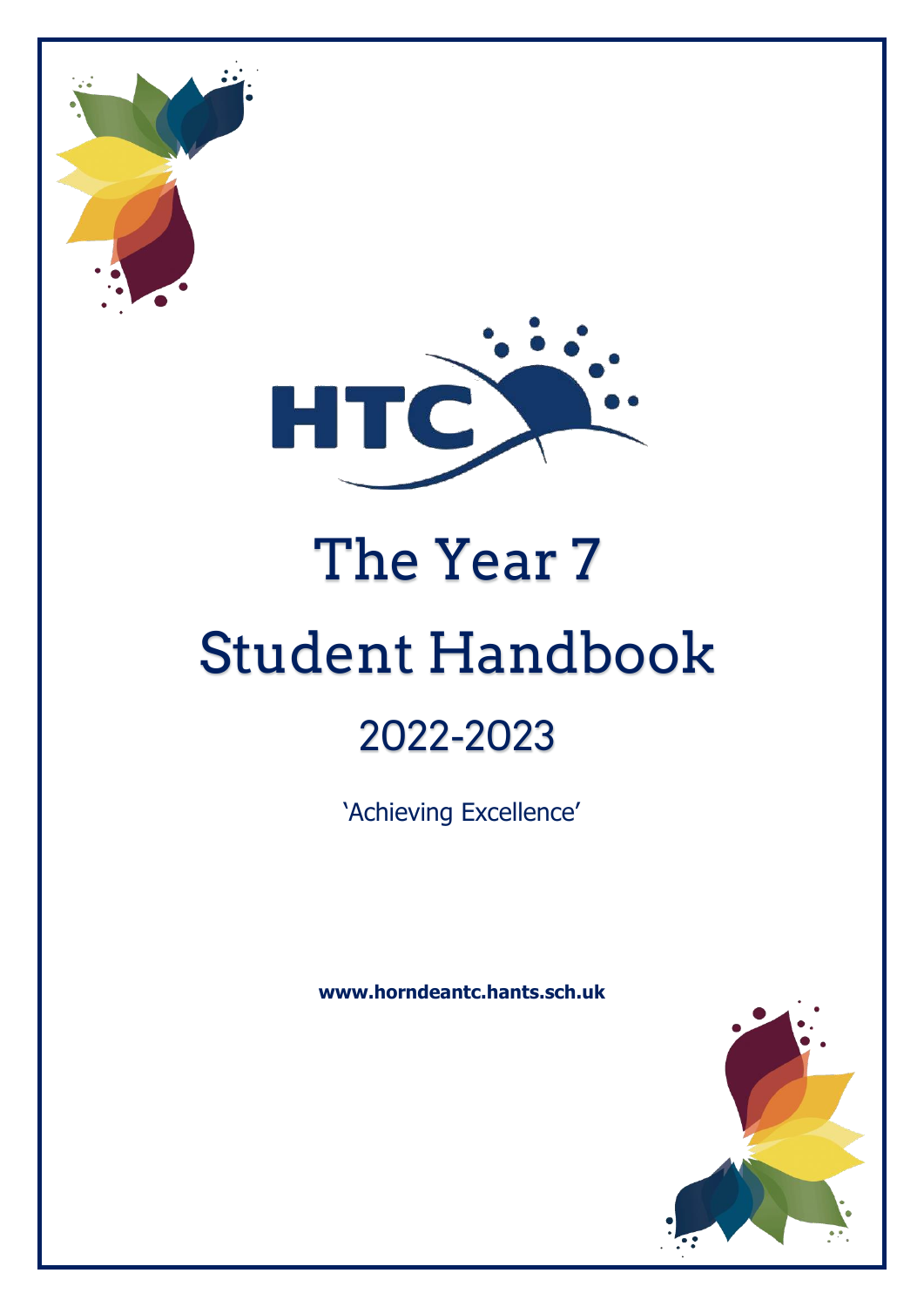# **Welcome!**

I am delighted to welcome you to Horndean Technology College at the start of what will be a thoroughly enjoyable five-year journey as part of the HTC family.

Year 7 is always an exciting and challenging time for students and their families as you all make the step up from Primary School and we will try to make your transition as smooth as possible. From day one, we will work hard to get to know you, your strengths and needs, your worries and your dreams.

The changes you will come across as you join in Year 7, will take a bit of getting used to and we are proud of the care and coaching we provide to you and your family to help you all understand our expectations for learning and DIY (homework), attendance, uniform and behaviour. We will help you to settle in at HTC and begin your very important learning journey. You will be introduced to our HTC mantra of; 'Ready', 'Respectful', 'Safe' and you will be simply amazed by all the opportunities available to you here.

In a hungry world that is forever changing and with competition for jobs becoming more ruthless, preparing and educating you for later life, is of paramount importance to us. You need to be ready.

If YOUR attitude to your learning is excellent and is combined with our exceptional package of academic study and pastoral care, alongside all the other skills you can gain from the experiences available here, I have absolutely no doubt that you will 'fly from the HTC nest' in five years' time and go on to have a very happy, healthy and fulfilling life. Your time here is precious. Make the most of every moment.

Again, a very warm welcome to the HTC family.

**Miss N Whiteman**  Transition Leader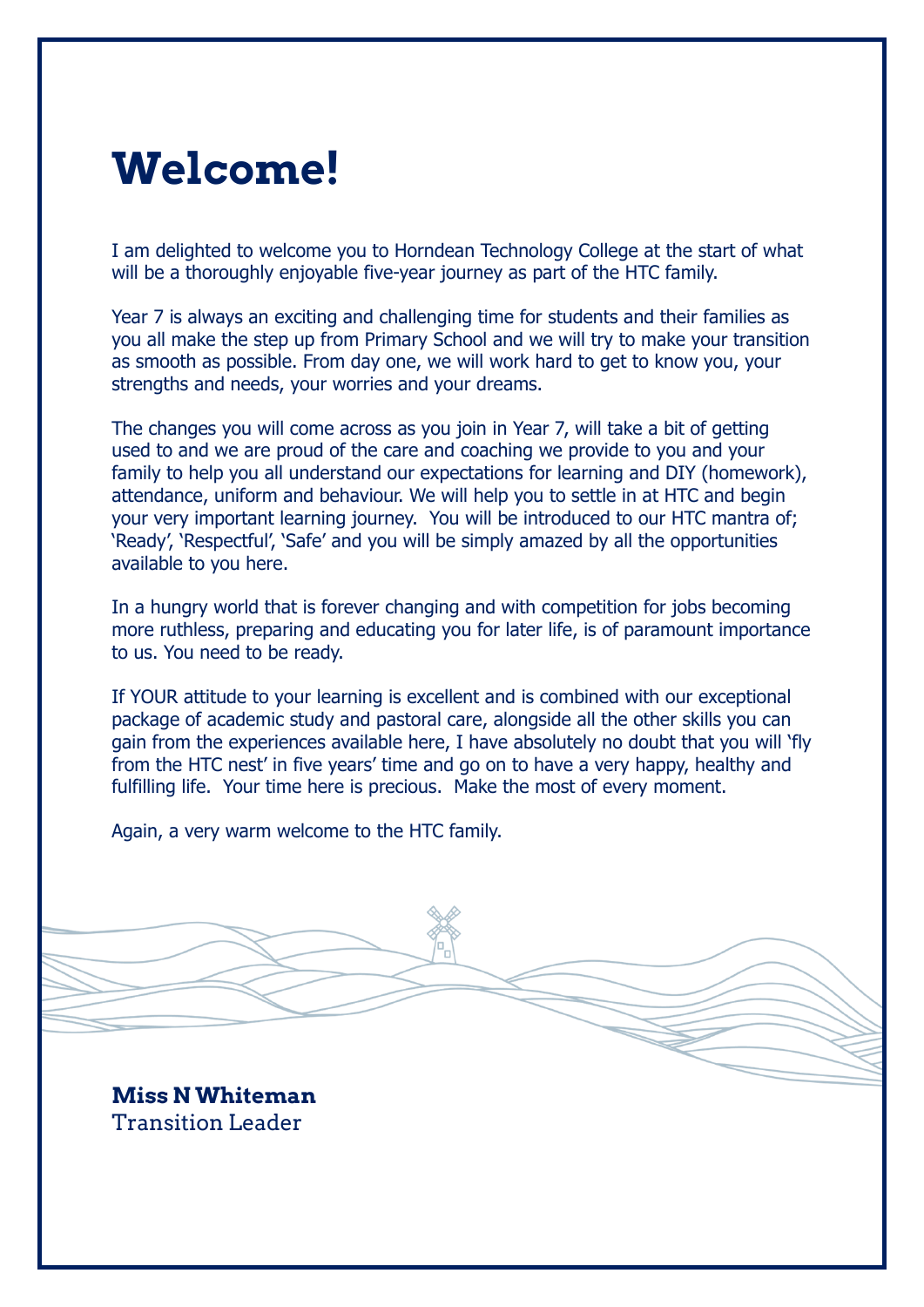# **Your First Day!**

## **Thursday 1 September 2022**

You should go to Barton Hall at 8.25am when the bell rings.

Only Year 7 are in on this first day of term so we can welcome you properly to HTC before all other students return on Friday 2 September.

You should enter via the front gate off Barton Cross and make your way to Barton Hall where you will join your Tutor Group. Make a note of your Tutor Group so you don't forget!

You will be welcomed to HTC with a special assembly and be introduced to lots of members of staff including the Year 7 Team of Mrs Massink and Mrs Funnell.

You will then spend some time with your new Tutor Group getting to know each other, you will have another tour of the site and enjoy some lessons.

You will need your pencil case, reading book and a re-fillable water bottle. You can top this up during the day in 'X' Block Canteen.

The day will finish at 3.05pm and as it is a special day, you may leave from the front gate too. On Friday 2 September you will need to use the back gate off Bowes Lyon Court, to come and go from College. Please make sure as a family you have explored where this gate is so you are familiar with this expectation.

You will not need to bring your PE kit on the first day of term.

#### **You will be given:**

- A printed copy of your Timetable Do not lose this!
- A Postcard Map you will be amazed how quickly you learn your way around the site but this will be really helpful to start with so keep it safe!
- Passwords for your College computer log-on, your FireFly and Class Charts passwords. You will need to keep these passwords safe.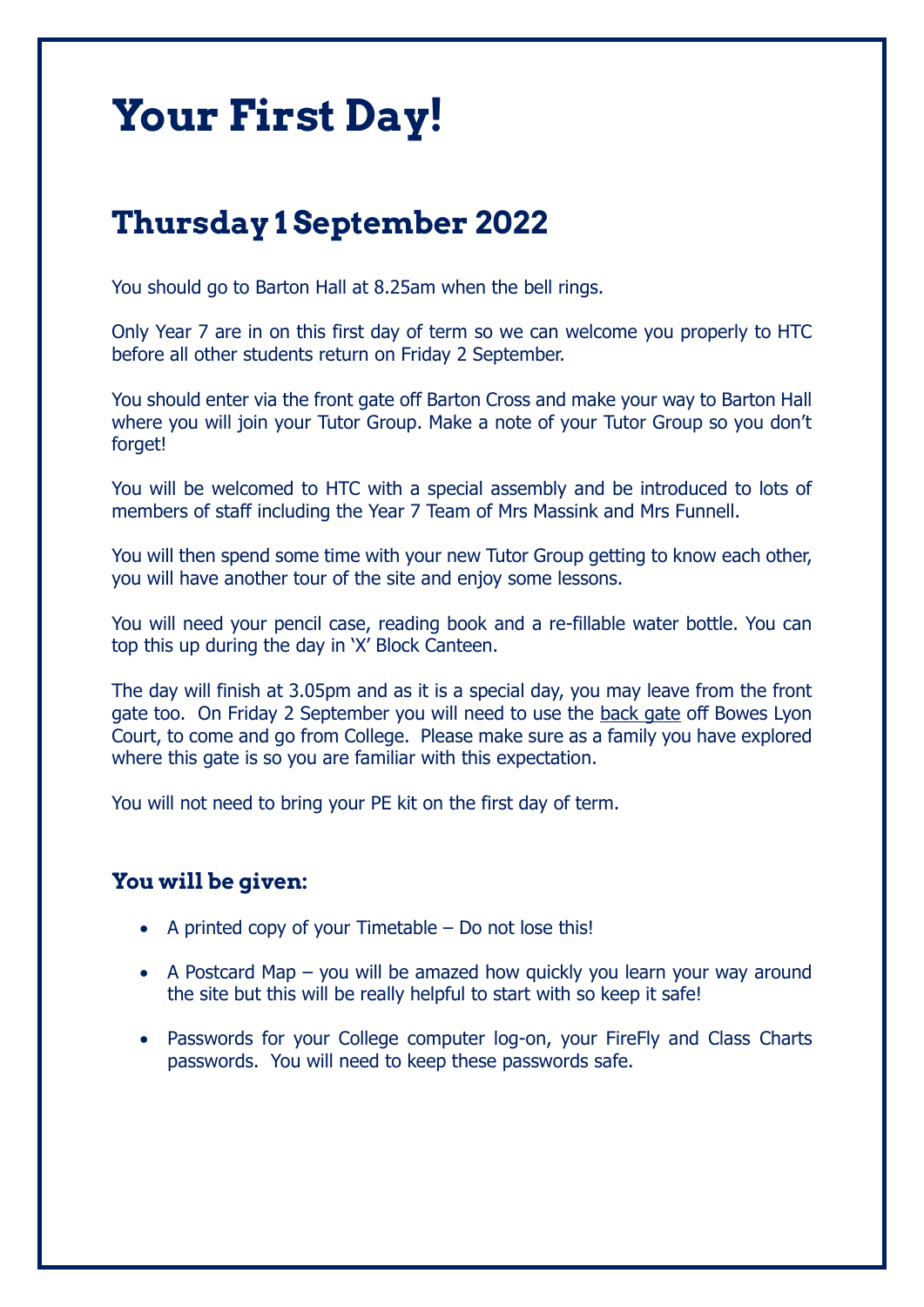## **The College Timetable**

The College operates a ten day or 'two week' timetable. The lessons for Week oOne, will not be the same as Week Two.

| <b>Week One</b> |     |          |     |     | <b>Week Two</b> |     |     |     |     |
|-----------------|-----|----------|-----|-----|-----------------|-----|-----|-----|-----|
| Jay             | Day | Day<br>ے | Day | Day | Day<br>b        | Day | Day | Day | Day |

On a Monday, Wednesday and a Thursday, lessons finish at 3.05pm. On Tuesday and Friday lessons finish at 2.10pm. We start the term in September, on a Week 1.

Every Tuesday and every Friday are what we refer to as **'early finish days'** so you will not have a timetabled lesson in Period 6 on days 2, 5, 7 and 10. Use your time wisely in these free periods to help clear your homework (DIY), gain some learning support if you need it or take part in extra curricular activities. The Extra Curricular fair takes place in September so make sure you go along and find out all about our clubs and activities.

You must be in College by 8.25am every morning. This is when the warning bell rings giving you 5 minutes to get to your lessons and be ready to start your learning. Lessons start promptly at 8.30am. Please do not be late!

#### **The HTC Houses**

Your whole Tutor Group will also be assigned to one of our five Houses:



House Assemblies take place every half term.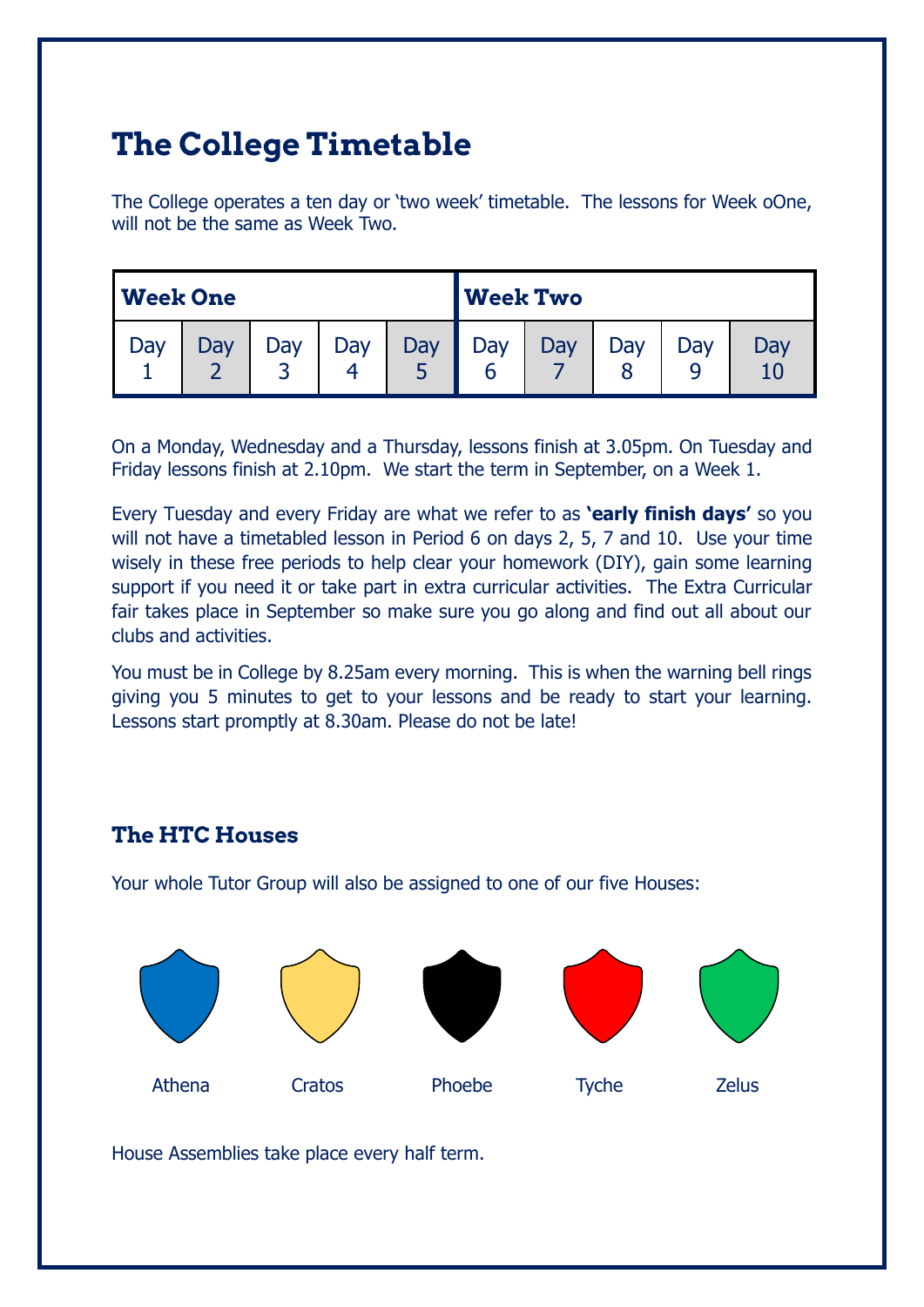## **Getting Organised**

A big part of growing up is learning to organise yourself. This is a really important life skill to learn for the future.

#### **Equipment**

Make sure you have your equipment with you each day. Check your timetable the night before to help you organise this. Every day, make sure you have put your pencil case back in your bag after doing DIY/homework so you have this with you at all times. You also need to have a refillable water bottle and a reading book of your choice with you every day. Make sure you remember your PE kit on the right days and do not forget to take it home again to wash it! Lots of PE kits and coats get forgotten in the Canteen – if this happens to you ask the Canteen staff as they normally hang up any lost property on the coat hooks by the tills. You can also hire a locker from Student Support Services if you wish.

#### **Homework (DIY)**

Homework (we call it DIY at HTC) is a really important part of your learning journey at HTC. All of your DIY tasks will be set on Class Charts (you will be given your login details when you arrive). This means you don't need to worry about forgetting anything and can see really easily what is due and when. Your parents will also have a log on to check what DIY you have been set!

If you do not understand a task or are having any issues completing your DIY please make sure you speak to your Teacher before it is due so they can help you.

#### **Class Charts**

This is where all of your homework will be set. Teachers will also send you announcements (messages) through the app and all of your accolades/House points will be awarded on here too. You can trade in your positive green points/accolades for prizes! Parents have their own log-in for ClassCharts too so they can check what DIY you have.

#### **Firefly**

This is our Virtual Learning Platform (VLE) and there will be lots of learning resources for all of your lessons available on here. Each Department has its own area with support for lessons and DIY. You log in with your normal password and username for the College computers.

#### **Mobile Phones**

Mobile phones are not permitted at HTC. If you are caught with your phone on display it will be confiscated and held in Student Support Services and a parent will be contacted to come in and collect it. Please be very clear on this rule!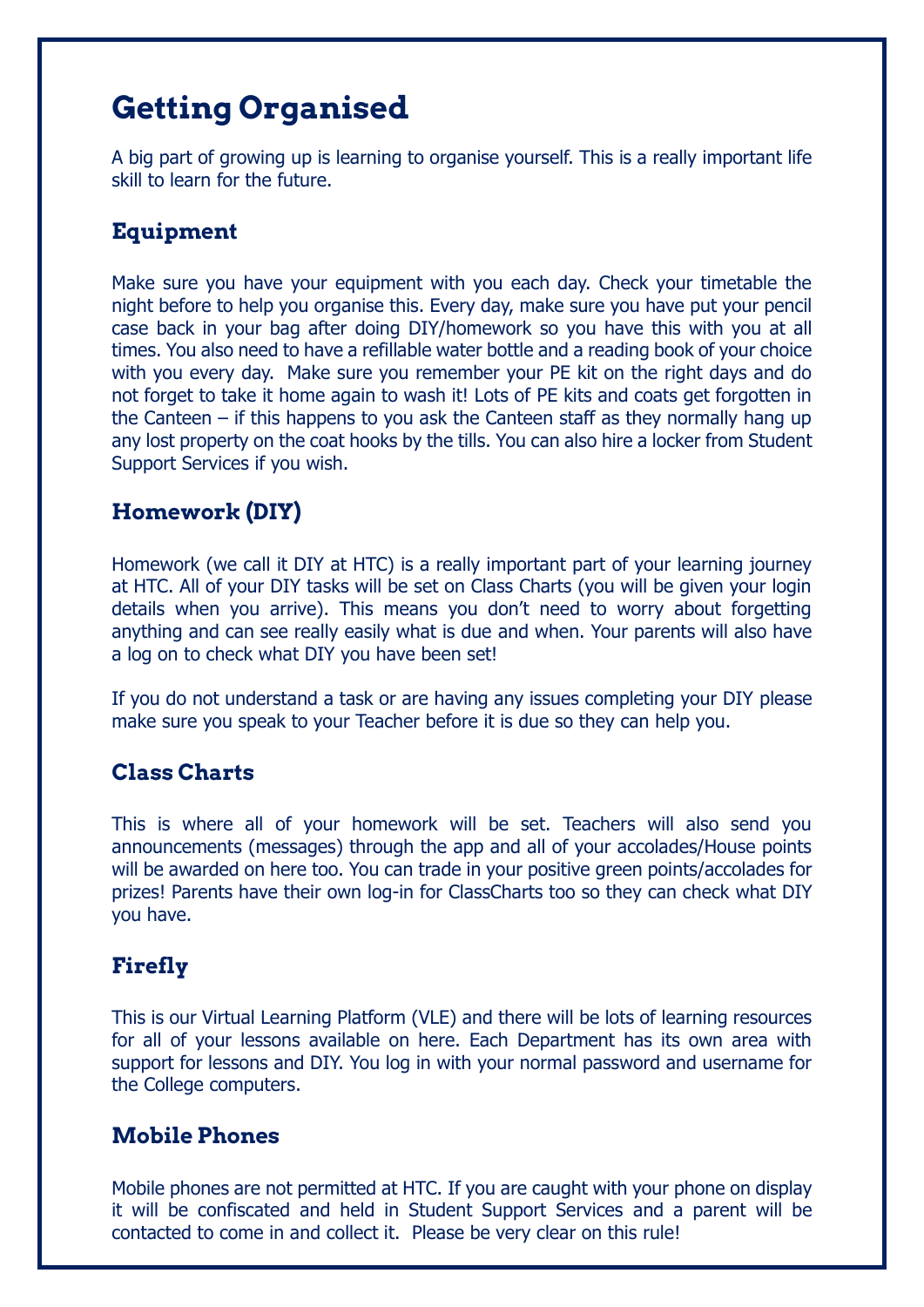## **What do I do if…**

#### **I get lost:**

This happens to everyone to begin with so don't panic! Keep your map postcard in your blazer pocket to help you. If you can't find your lesson stay calm, ask another student, member of staff or go straight to 'A' Block to ask for directions from Student Support Services. Remember, 'A' Block is the building which looks a bit like a castle!

#### **I forgot my DIY (Homework):**

Let your Teacher know before the lesson if you can, by going to their teaching room. If someone is likely to be at home, you can also ask Student Support Services to call home and see if anyone could drop it off for you.

#### **I forgot my lunch:**

Do not panic we won't let you go hungry! If you usually have College dinners then the Finance Office in 'A' Block can lend you money if your account has run out. If you normally bring in a packed lunch and you forget this, let Student Support Services know as soon as you realise and they can phone home for you.

#### **I feel poorly during the day:**

If you are in a lesson let your Teacher know and they will send you to Student Support Services in 'A' Block. This is where the Medical Room is. If it is break or lunch time when you feel ill, please just head straight to 'A' Block. Please do not contact your family if you are feeling ill. The staff in Student Support Services will assess you, look after you and contact your parents/carers.

#### **I couldn't find my tie:**

If you have lost or forgotten an item of uniform like your tie, see your Year Leader before College to get a uniform pass. Your Year Leader will be on the morning gate for you to talk to. For known issues, a parent must provide a note addressed to the Year Leader to explain why there is a problem with your uniform. Please give this note to your Year Leader.

#### **I am running late to College:**

Being on time to College is important you need to set your alarm clock and practice your route to HTC before the start of term so you know how long your journey will take. If you are late to College without a good reason you will receive a late mark on the register and this is marked on Class Charts as 'Late to College'.

If families are caught in traffic or there is another valid and reasonable justification for you being late, families should telephone into Student Support Services immediately to explain what the situation is 02392 594325. Students arriving late on site should go straight to their lesson and ensure they register with their Teacher.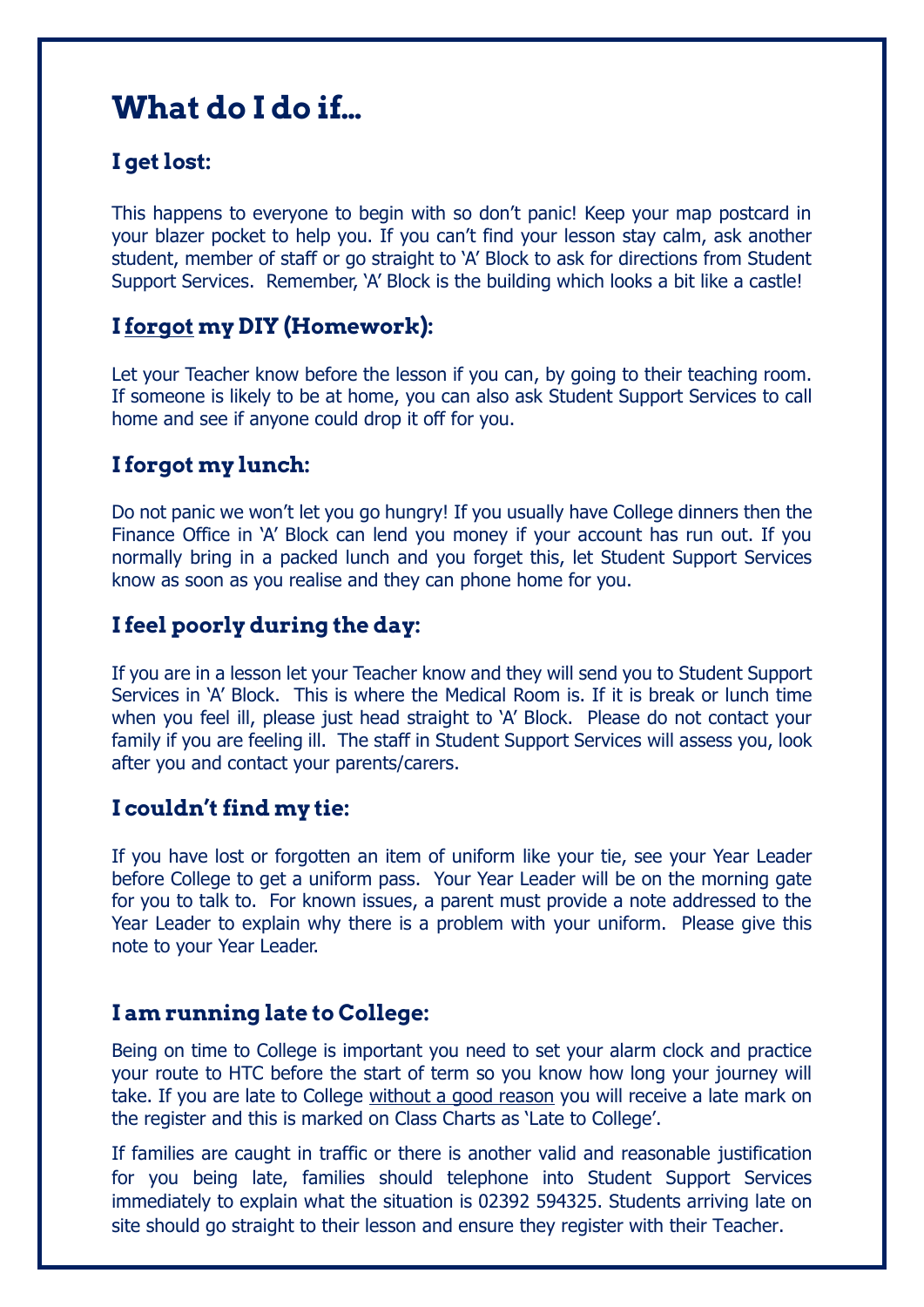#### **Someone is being unkind to me:**

Make sure you tell somebody, we will absolutely be able to help you but only if you tell us about it! You can tell your Tutor, your Peer Mentor, your Year Leader, any staff on Student Support Services or any Teacher or staff member you feel comfortable talking to. The most important thing is that you tell someone, as we do not want you feel upset or scared coming to College.

#### **I do not understand the work:**

Let your Teacher know. If you aren't confident in putting up your hand then let them know at the end of the lesson as they will want to help you. There are also homework clubs available to help you after College.

#### **I am finding it hard to make friends:**

Don't panic, you wont be the only one! Let your Tutor know as they may know that another member of your Group is feeling the same way and can pair you up. You also have two Peer Mentors (Year 10 students) linked to your Tutor Group and they can help you with this too.

If you are in a class and don't know anyone let the Teacher know and they will be able to introduce you to other students. A great way to make new friends is by joining an extra-curricular club and we have lots! Find a copy of our latest Extra-Curricular Programme to see the range of opportunities on offer! This is published every term.

#### **I have lost my coat/PE kit:**

Go back and check your classrooms from earlier in the day as you may have left it under a desk. Also check the Canteen as people often forget their PE kit after lunch! If you can't find it don't worry let A Block (Student Support Services) know as lost property gets handed in there and they will be able to find it for you. Please make sure all your belongings are clearly labelled with your name!

#### **I lost my bus money or don't know how I am getting home:**

Go to 'A' Block (Student Support Services) and they can phone your parents/carers and also arrange a bus money loan for you if needed.

#### **If I have forgotten my computer passwords:**

Your Subject Teacher, Year Leader or Student Support Services can help re-set passwords. Please ask them for help.

If you have a question, please ask us. We are here to help you!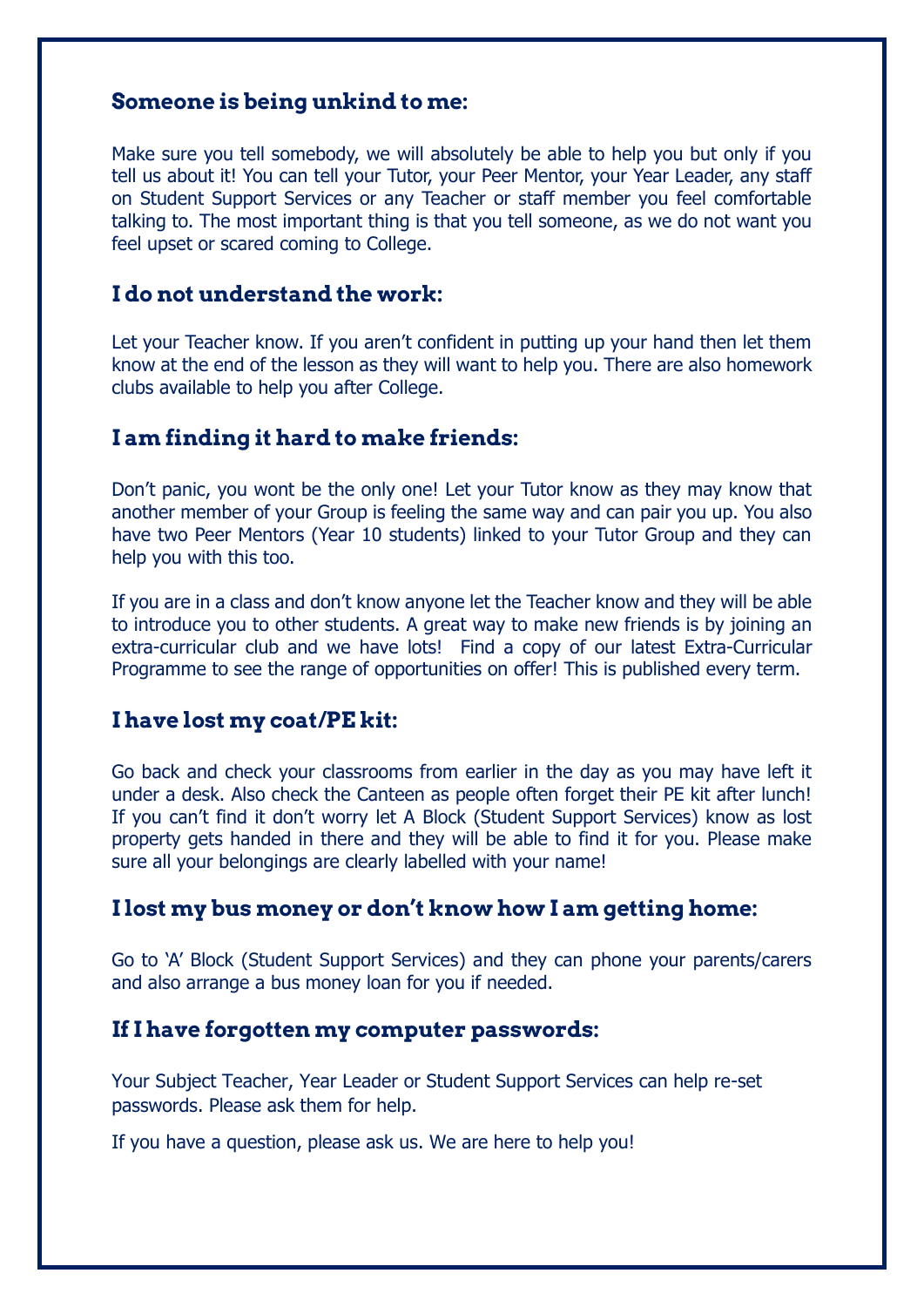

## **THE FINANCE OFFICE STATIONERY AND EQUIPMENT SHOP**

CALCULATOR £8.05 PEN £0.05 BALLPOINT PEN £0.80 PENCIL £0.05 HIGHLIGHTER £0.20 WHITEBOARD MARKER £0.35 COMPASS £0.30 PROTRACTOR £0.10 SMALL RULER £0.10 LARGE RULER £0.15 ERASER £0.05 PK12 COLOURED PENCILS £1.50 REPLACEMENT TIMETABLE £0.20 TIE £6.00 EARPHONES £3.50 MEMORY STICK 32GB £4.00 INDEX CARDS £0.80 FILLED PENCIL CASE £1.80 (3 X PENS, 2 X PENCILS, HIGHLIGHTER, PROTRACTOR, COMPASS, LARGE AND SMALL RULER, ERASER)

The Finance Office is in 'A' Block. Prices last updated April 2022